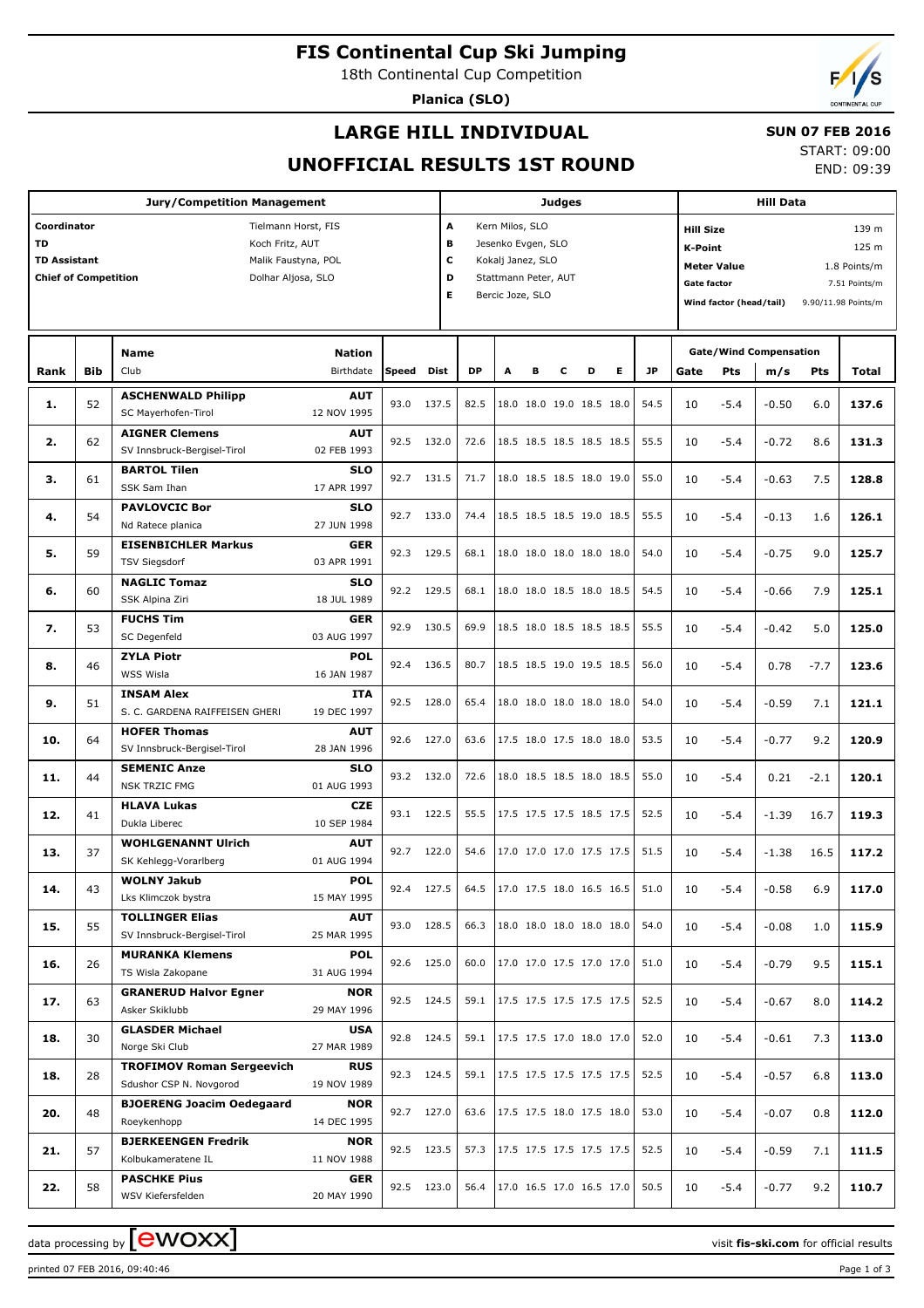# **FIS Continental Cup Ski Jumping**

18th Continental Cup Competition

**Planica (SLO)**

### **LARGE HILL INDIVIDUAL**

#### **SUN 07 FEB 2016** START: 09:00

### **UNOFFICIAL RESULTS 1ST ROUND**

END: 09:39

|      |            | <b>Name</b>                                      |                            |            |            |           |   |   |   |                            | <b>Gate/Wind Compensation</b> |      |        |         |            |       |
|------|------------|--------------------------------------------------|----------------------------|------------|------------|-----------|---|---|---|----------------------------|-------------------------------|------|--------|---------|------------|-------|
| Rank | <b>Bib</b> | Club                                             | <b>Nation</b><br>Birthdate | Speed Dist |            | <b>DP</b> | А | в | C | D<br>E.                    | JP.                           | Gate | Pts    | m/s     | <b>Pts</b> | Total |
|      |            | <b>NEUMAYER Michael</b>                          | <b>GER</b>                 |            |            |           |   |   |   |                            |                               |      |        |         |            |       |
| 23.  | 49         | SC 1906 Oberstdorf                               | 15 JAN 1979                | 92.9       | 123.5      | 57.3      |   |   |   | 17.0 17.0 17.5 17.0 17.0   | 51.0                          | 10   | $-5.4$ | $-0.64$ | 7.7        | 110.6 |
|      |            | <b>DIETHART Thomas</b>                           | <b>AUT</b>                 |            |            |           |   |   |   |                            |                               |      |        |         |            |       |
| 24.  | 42         | UVB Hinzenbach-Oberoesterreich                   | 25 FEB 1992                |            | 92.8 121.5 | 53.7      |   |   |   | 17.0 17.0 17.0 17.5 17.5   | 51.5                          | 10   | $-5.4$ | $-0.86$ | 10.3       | 110.1 |
| 25.  | 31         | <b>SCHULER Andreas</b>                           | SUI                        |            | 92.3 124.5 | 59.1      |   |   |   | 16.5 17.0 17.0 16.0 16.5   | 50.0                          | 10   | $-5.4$ | $-0.45$ | 5.4        | 109.1 |
|      |            | Einsiedeln                                       | 30 DEC 1995                |            |            |           |   |   |   |                            |                               |      |        |         |            |       |
| 26.  | 29         | <b>POLASEK Viktor</b>                            | <b>CZE</b>                 |            | 92.5 121.0 | 52.8      |   |   |   | 17.0 17.0 17.5 17.5 17.0   | 51.5                          | 10   | $-5.4$ | $-0.79$ | 9.5        | 108.4 |
|      |            | Sk Nove mesto na morave                          | 18 JUL 1997                |            |            |           |   |   |   |                            |                               |      |        |         |            |       |
| 27.  | 32         | <b>BIEGUN Krzysztof</b>                          | <b>POL</b>                 |            | 92.4 123.0 | 56.4      |   |   |   | 17.0 17.0 16.5 16.0 16.5   | 50.0                          | 10   | $-5.4$ | $-0.60$ | 7.2        | 108.2 |
|      |            | SS-R LZS Sokol Szczyrk                           | 21 MAY 1994                |            |            |           |   |   |   |                            |                               |      |        |         |            |       |
| 28.  | 45         | <b>JUSTIN Rok</b>                                | <b>SLO</b>                 |            | 92.5 128.0 | 65.4      |   |   |   | 18.0 18.0 18.5 18.5 18.0   | 54.5                          | 10   | $-5.4$ | 0.68    | $-6.7$     | 107.8 |
|      |            | SSD Stol Zirovnica                               | 06 APR 1993                |            |            |           |   |   |   |                            |                               |      |        |         |            |       |
| 29.  | 56         | <b>ROEE Espen</b><br>Tolga IL                    | <b>NOR</b><br>26 JUL 1993  |            | 92.6 122.0 | 54.6      |   |   |   | 17.0 17.0 17.5 18.0 17.0   | 51.5                          | 10   | $-5.4$ | $-0.49$ | 5.9        | 106.6 |
|      |            | <b>PRISLIC Ernest</b>                            | <b>SLO</b>                 |            |            |           |   |   |   |                            |                               |      |        |         |            |       |
| 30.  | 18         | SK Zagorje                                       | 30 SEP 1993                | 91.9       | 114.0      | 40.2      |   |   |   | 16.5 16.5 17.0 17.0 16.5   | 50.0                          | 9    |        | $-1.36$ | 16.3       | 106.5 |
|      |            | ZIOBRO Jan                                       | <b>POL</b>                 |            |            |           |   |   |   |                            |                               |      |        |         |            |       |
| 31.  | 33         | WKS Zakopane                                     | 24 JUN 1991                |            | 91.8 121.0 | 52.8      |   |   |   | 17.0 17.0 17.0 17.0 17.5   | 51.0                          | 10   | $-5.4$ | $-0.50$ | 6.0        | 104.4 |
|      |            | <b>STURSA Vojtech</b>                            | CZE.                       |            |            |           |   |   |   |                            |                               |      |        |         |            |       |
| 32.  | 50         | Dukla Liberec                                    | 03 AUG 1995                |            | 92.3 121.0 | 52.8      |   |   |   | 17.0 17.0 17.0 18.0 17.5   | 51.5                          | 10   | $-5.4$ | $-0.41$ | 4.9        | 103.8 |
| 33.  | 27         | <b>KAELIN Pascal</b>                             | SUI                        |            | 92.4 119.5 | 50.1      |   |   |   | 17.0 17.0 17.0 17.0 17.0   | 51.0                          | 10   | $-5.4$ | $-0.57$ | 6.8        | 102.5 |
|      |            | Einsiedeln                                       | 11 JAN 1993                |            |            |           |   |   |   |                            |                               |      |        |         |            |       |
| 34.  | 38         | <b>SIEGEL Jonathan</b>                           | <b>GER</b>                 |            | 92.7 112.0 | 36.6      |   |   |   | 16.5 17.0 16.5 17.0 16.5   | 50.0                          | 10   | $-5.4$ | $-1.75$ | 21.0       | 102.2 |
|      |            | Sv Baiersbronn                                   | 04 JUL 1998                |            |            |           |   |   |   |                            |                               |      |        |         |            |       |
| 35.  | 35         | <b>JELAR Ziga</b>                                | <b>SLO</b>                 |            | 92.3 115.0 | 42.0      |   |   |   | 17.0 17.0 17.0 17.0 17.0   | 51.0                          | 10   | $-5.4$ | $-1.10$ | 13.2       | 100.8 |
|      |            | Sk Triglav kranj                                 | 22 OCT 1997                |            |            |           |   |   |   |                            |                               |      |        |         |            |       |
| 36.  | 47         | <b>VELTA Rune</b>                                | <b>NOR</b><br>19 JUL 1989  |            | 92.3 123.5 | 57.3      |   |   |   | 17.5 18.0 17.0 18.0 17.5   | 53.0                          | 10   | $-5.4$ | 0.42    | $-4.2$     | 100.7 |
|      |            | Lommedalen IL<br><b>KRAMARSIC Matic</b>          | <b>SLO</b>                 |            |            |           |   |   |   |                            |                               |      |        |         |            |       |
| 37.  | 3          | <b>SSK Ilirija</b>                               | 02 FEB 1990                |            | 91.5 113.5 | 39.3      |   |   |   | 17.0 16.5 16.5 16.0 17.0   | 50.0                          | 9    |        | $-0.90$ | 10.8       | 100.1 |
|      |            | <b>PUNGERTAR Matjaz</b>                          | <b>SLO</b>                 |            |            |           |   |   |   |                            |                               |      |        |         |            |       |
| 38.  | 21         | <b>SSK Menges</b>                                | 14 AUG 1990                |            | 92.7 112.5 | 37.5      |   |   |   | 16.5 16.5 16.5 17.0 16.5   | 49.5                          | 10   | $-5.4$ | $-1.53$ | 18.3       | 99.9  |
|      |            | <b>MODIC Andraz</b>                              | <b>SLO</b>                 |            |            |           |   |   |   |                            |                               |      |        |         |            |       |
| 38.  | 17         | SSK Logatec                                      | 23 OCT 1996                | 91.8       | 109.0      | 31.2      |   |   |   | 16.5 16.5 16.5 16.0 16.5   | 49.5                          | 9    |        | $-1.60$ | 19.2       | 99.9  |
| 40.  | 39         | <b>KANTYKA Przemyslaw</b>                        | <b>POL</b>                 |            | 92.6 109.0 | 31.2      |   |   |   | $16.5$ 16.5 16.5 16.0 16.0 | 49.0                          | 10   | $-5.4$ | $-2.00$ | 24.0       | 98.8  |
|      |            | Lks Klimczok bystra                              | 15 DEC 1996                |            |            |           |   |   |   |                            |                               |      |        |         |            |       |
| 41.  | 24         | <b>NOUSIAINEN Eetu</b>                           | <b>FIN</b>                 |            | 92.8 113.5 | 39.3      |   |   |   | 17.0 16.5 16.5 16.0 17.0   | 50.0                          | 10   | $-5.4$ | $-1.21$ | 14.5       | 98.4  |
|      |            | Puijo Ski club                                   | 29 APR 1997                |            |            |           |   |   |   |                            |                               |      |        |         |            |       |
| 42.  | 22         | <b>TOROK Eduard</b>                              | <b>ROU</b>                 |            | 92.3 110.5 | 33.9      |   |   |   | 16.5 16.5 16.5 16.5 16.5   | 49.5                          | 10   | $-5.4$ | $-1.60$ | 19.2       | 97.2  |
|      |            | CS Dinamo Bucuresti                              | 02 MAY 1997                |            |            |           |   |   |   |                            |                               |      |        |         |            |       |
| 43.  | 25         | <b>BRASME Paul</b><br><b>U.S VENTRON</b>         | <b>FRA</b><br>03 AUG 1997  |            | 92.1 113.5 | 39.3      |   |   |   | 16.5 16.5 16.5 16.5 16.5   | 49.5                          | 10   | $-5.4$ | $-1.12$ | 13.4       | 96.8  |
|      |            |                                                  |                            |            |            |           |   |   |   |                            |                               |      |        |         |            |       |
| 44.  | 13         | <b>PITEA Sorin Iulian</b><br>CS Dinamo Bucuresti | <b>ROU</b><br>09 JUL 1997  |            | 91.2 117.5 | 46.5      |   |   |   | 17.0 17.0 17.0 17.5 17.0   | 51.0                          | 9    |        | 0.08    | $-0.8$     | 96.7  |
|      |            | <b>KRAUS Marinus</b>                             | <b>GER</b>                 |            |            |           |   |   |   |                            |                               |      |        |         |            |       |
| 45.  | 34         | WSV Oberaudorf                                   | 13 FEB 1991                |            | 92.2 116.5 | 44.7      |   |   |   | 16.5 17.5 17.0 18.0 16.5   | 51.0                          | 10   | $-5.4$ | $-0.46$ | 5.5        | 95.8  |
|      |            | <b>ZUPANCIC Miran</b>                            | <b>SLO</b>                 |            |            |           |   |   |   |                            |                               |      |        |         |            |       |
| 46.  | 36         | SK Zagorje                                       | 11 NOV 1989                |            | 92.2 111.0 | 34.8      |   |   |   | 16.5 16.5 16.5 17.0 16.5   | 49.5                          | 10   | $-5.4$ | -1.34   | 16.1       | 95.0  |
|      |            | <b>RHOADS William</b>                            | <b>USA</b>                 |            | 92.0 108.5 | 30.3      |   |   |   | 15.5 16.0 16.5 16.0 15.5   | 47.5                          |      |        |         |            |       |
| 47.  | 19         | <b>UOP Sports Clubs</b>                          | 08 JUN 1995                |            |            |           |   |   |   |                            |                               | 9    |        | -1.42   | 17.0       | 94.8  |
| 48.  | 20         | <b>JOHANSSON Robert</b>                          | <b>NOR</b>                 |            | 92.7 110.0 | 33.0      |   |   |   | 16.0 16.0 16.5 16.0 15.5   | 48.0                          | 10   | $-5.4$ | $-1.50$ | 18.0       | 93.6  |
|      |            | Soere Aal IL                                     | 23 MAR 1990                |            |            |           |   |   |   |                            |                               |      |        |         |            |       |

printed 07 FEB 2016, 09:40:46 Page 2 of 3

data processing by **CWOXX** and  $\overline{C}$  and  $\overline{C}$  and  $\overline{C}$  and  $\overline{C}$  and  $\overline{C}$  and  $\overline{C}$  and  $\overline{C}$  and  $\overline{C}$  and  $\overline{C}$  and  $\overline{C}$  and  $\overline{C}$  and  $\overline{C}$  and  $\overline{C}$  and  $\overline{C}$  and  $\overline{C}$